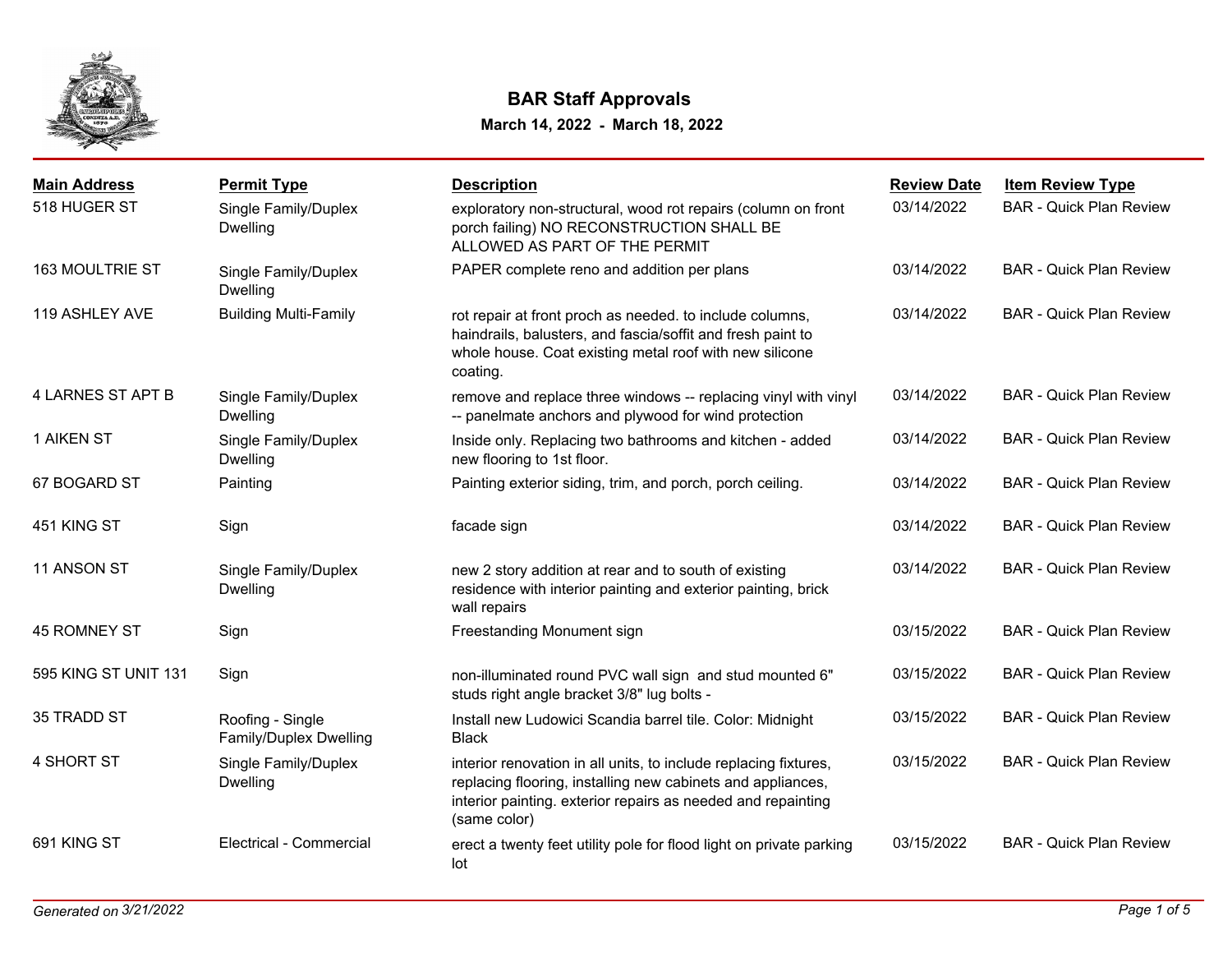| <b>Main Address</b>  | <b>Permit Type</b>                         | <b>Description</b>                                                                                                                                                                                                                                                                                                                                                                                                                                                                                           | <b>Review Date</b> | <b>Item Review Type</b>        |
|----------------------|--------------------------------------------|--------------------------------------------------------------------------------------------------------------------------------------------------------------------------------------------------------------------------------------------------------------------------------------------------------------------------------------------------------------------------------------------------------------------------------------------------------------------------------------------------------------|--------------------|--------------------------------|
| 17 N TRACY ST        | Single Family/Duplex<br><b>Dwelling</b>    | bathroom and kitchen reno- convert office into master bath<br>and walk in closet. renovate existing bath with new shower,<br>vanity, and tile. combine kitchen and dining room to make<br>larger kitchen + exterior painting/wood rot repair added<br>$3 - 15 - 22$                                                                                                                                                                                                                                          | 03/15/2022         | <b>BAR - Quick Plan Review</b> |
| 3 BROAD ST           | Sign                                       | MISSING BID APP AND PHOTOS blade sign                                                                                                                                                                                                                                                                                                                                                                                                                                                                        | 03/15/2022         | <b>BAR - Quick Plan Review</b> |
| 14 LOCKWOOD DR       | <b>Communication Tower</b>                 | removing the out of use antennas on the tower and one<br>ground cabinet on the ground that is assigned to the carrier<br>(sprint) antennas. we are the only contractors on the site. we<br>start and stop power via a (no city BL)breaker switch at the<br>base of the tower. the work takes about 10 hours total and a<br>crew of 3-4 workers to complete. We will not disturb the<br>compound, add anything new to the site and will return the<br>compound to its previous state upon finishing the work. | 03/16/2022         | <b>BAR - Quick Plan Review</b> |
| 10 WARREN ST         | <b>Building Multi-Family</b>               | addition of two dumpster enclosures for the BAR REVIEW<br><b>ONLY</b>                                                                                                                                                                                                                                                                                                                                                                                                                                        | 03/16/2022         | <b>BAR - Quick Plan Review</b> |
| 759 RUTLEDGE AVE     | <b>Communication Tower</b>                 | remove old wireless equipment, 3 antennas, microwave dish,<br>1 radio, 2 cabinet. no additions or installation's removal only.<br>no structural changes or additions (no business license)                                                                                                                                                                                                                                                                                                                   | 03/16/2022         | <b>BAR - Quick Plan Review</b> |
| 513 HUGER ST         | Single Family/Duplex<br>Dwelling           | ** Revision: adding rebuild 4 failing columns, stucco and<br>block below. top with historic brick.** Repair siding &<br>termite impacted siding. coat roof to seal it. Repair windows                                                                                                                                                                                                                                                                                                                        | 03/16/2022         | <b>BAR - Quick Plan Review</b> |
| 20 SHEPPARD ST       | Roofing - Single<br>Family/Duplex Dwelling | Replace existing terne metal roof with hand crimp 26-gauge<br>mechanical lock standing seam system (Galvalume).                                                                                                                                                                                                                                                                                                                                                                                              | 03/16/2022         | <b>BAR - Quick Plan Review</b> |
| 22 SHEPPARD ST       | Roofing - Single<br>Family/Duplex Dwelling | Replace existing terne metal roof with hand crimp 26 gauge<br>mechanical lock standing seam system (Galvalume).                                                                                                                                                                                                                                                                                                                                                                                              | 03/16/2022         | <b>BAR - Quick Plan Review</b> |
| <b>6 ROSEMONT ST</b> | Single Family/Duplex<br>Dwelling           | move front porch steps back into front porch and replace a<br>post with 45 degree wood braket. extend driveway towards<br>front porch where front steps were                                                                                                                                                                                                                                                                                                                                                 | 03/16/2022         | <b>BAR - Quick Plan Review</b> |
| 91 1/2 SPRING ST     | Single Family/Duplex<br>Dwelling           | <b>SFN</b>                                                                                                                                                                                                                                                                                                                                                                                                                                                                                                   | 03/16/2022         | <b>BAR - Quick Plan Review</b> |
| 93 1/2 SPRING ST     | Single Family/Duplex<br><b>Dwelling</b>    | UNIT A & B                                                                                                                                                                                                                                                                                                                                                                                                                                                                                                   | 03/16/2022         | <b>BAR - Quick Plan Review</b> |
| 92 ROMNEY ST         | Single Family/Duplex<br><b>Dwelling</b>    | remove deck boards and tile from front porch and replace<br>with new boards. point up and paint interior walls                                                                                                                                                                                                                                                                                                                                                                                               | 03/16/2022         | <b>BAR - Quick Plan Review</b> |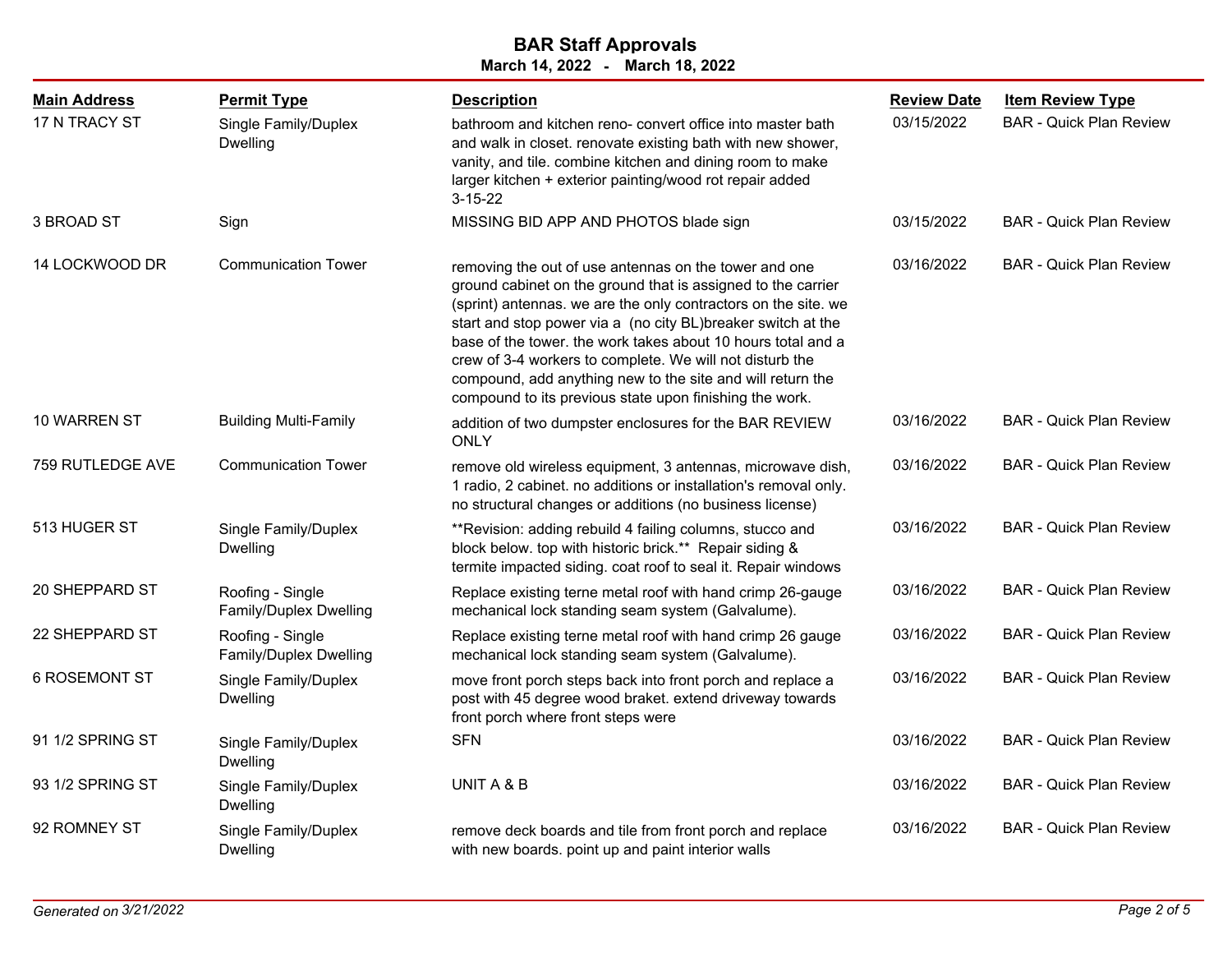| <b>Main Address</b>                  | <b>Permit Type</b>                         | <b>Description</b>                                                                                                                                                                                                                                                                           | <b>Review Date</b> | <b>Item Review Type</b>        |
|--------------------------------------|--------------------------------------------|----------------------------------------------------------------------------------------------------------------------------------------------------------------------------------------------------------------------------------------------------------------------------------------------|--------------------|--------------------------------|
| <b>15 ELIZABETH ST</b>               | Single Family/Duplex<br>Dwelling           | replacing cabinets, countertops, and appliances. paint,<br>change light fixtures, encapsulate crawl space, replace hvac<br>system, replace wood deck with brick patio                                                                                                                        | 03/16/2022         | <b>BAR - Quick Plan Review</b> |
| <b>142 CHURCH ST</b><br><b>GATES</b> | <b>Building Commercial</b>                 | GATE REPAIRS complete repairs to north sanctuary, south<br>sanctuary and west cemetery gates as outlined in Stantec<br>consulting services, INC. field report and per attached<br>letter./scope                                                                                              | 03/16/2022         | <b>BAR - Quick Plan Review</b> |
| 2 BOGARD ST                          | Single Family/Duplex<br><b>Dwelling</b>    | complete renovation of duplex- exterior and interior. install<br>residential sprinkler system. buidling footprint, and lot<br>coverage does not change. interior square footage does not<br>change                                                                                           | 03/16/2022         | <b>BAR - Quick Plan Review</b> |
| 2 BOGARD ST                          | Single Family/Duplex<br><b>Dwelling</b>    | complete renovation of duplex- exterior and interior. install<br>residential sprinkler system. buidling footprint, and lot<br>coverage does not change. interior square footage does not<br>change                                                                                           | 03/16/2022         | <b>BAR - Quick Plan Review</b> |
| 56 CANNON ST UNIT C                  | Single Family/Duplex<br><b>Dwelling</b>    | construction of a new, site-built duplex                                                                                                                                                                                                                                                     | 03/16/2022         | <b>BAR - Quick Plan Review</b> |
| 56 CANNON ST UNIT D                  | Single Family/Duplex<br>Dwelling           | construction of a new, site-built duplex                                                                                                                                                                                                                                                     | 03/16/2022         | <b>BAR - Quick Plan Review</b> |
| 40 SOUTH ST APT A                    | Single Family/Duplex<br>Dwelling           | structural and water damage repairs, exterior improvements<br>with minor alterations, ref: BAR2021-000689, new rear deck,<br>interior finishes demo to accomplish the work, electrical<br>service disconnect/re-connect to repair facade                                                     | 03/17/2022         | <b>BAR - Quick Plan Review</b> |
| 1 KING ST                            | Fence - Commercial                         | Repair gate on Murray St side in like kind repairs of gate<br>mechanism, repair asphalt, repoint brick & mortar                                                                                                                                                                              | 03/17/2022         | <b>BAR - Quick Plan Review</b> |
| <b>138 S BATTERY ST</b>              | Single Family/Duplex<br>Dwelling           | The scope of work constitutes a Substantial Improvement<br>(SI) with a subsequent Variance - renovation of interior and<br>addition of side porch and back sitting room                                                                                                                      | 03/17/2022         | <b>BAR - Quick Plan Review</b> |
| 68 ROMNEY ST                         | Roofing - Commercial                       | replace existing roof with 60 MIL TPO membrane                                                                                                                                                                                                                                               | 03/17/2022         | <b>BAR - Quick Plan Review</b> |
| 104 CANNON ST                        | <b>Building Multi-Family</b>               | new fire sprinkler system "Riser Room" @ rear of property<br>(located under existing rear exterior stairway); access to<br>"Riser Room" from exterior door. "Riser Room" enclosed fire<br>sprinkler system riser & control panel; Heater (that activates<br>at 40 degrees) & overhead light. | 03/17/2022         | <b>BAR - Quick Plan Review</b> |
| 26 ASHTON ST                         | Roofing - Single<br>Family/Duplex Dwelling | remove existing roof and install new mechanical lock roof<br>system                                                                                                                                                                                                                          | 03/18/2022         | <b>BAR - Quick Plan Review</b> |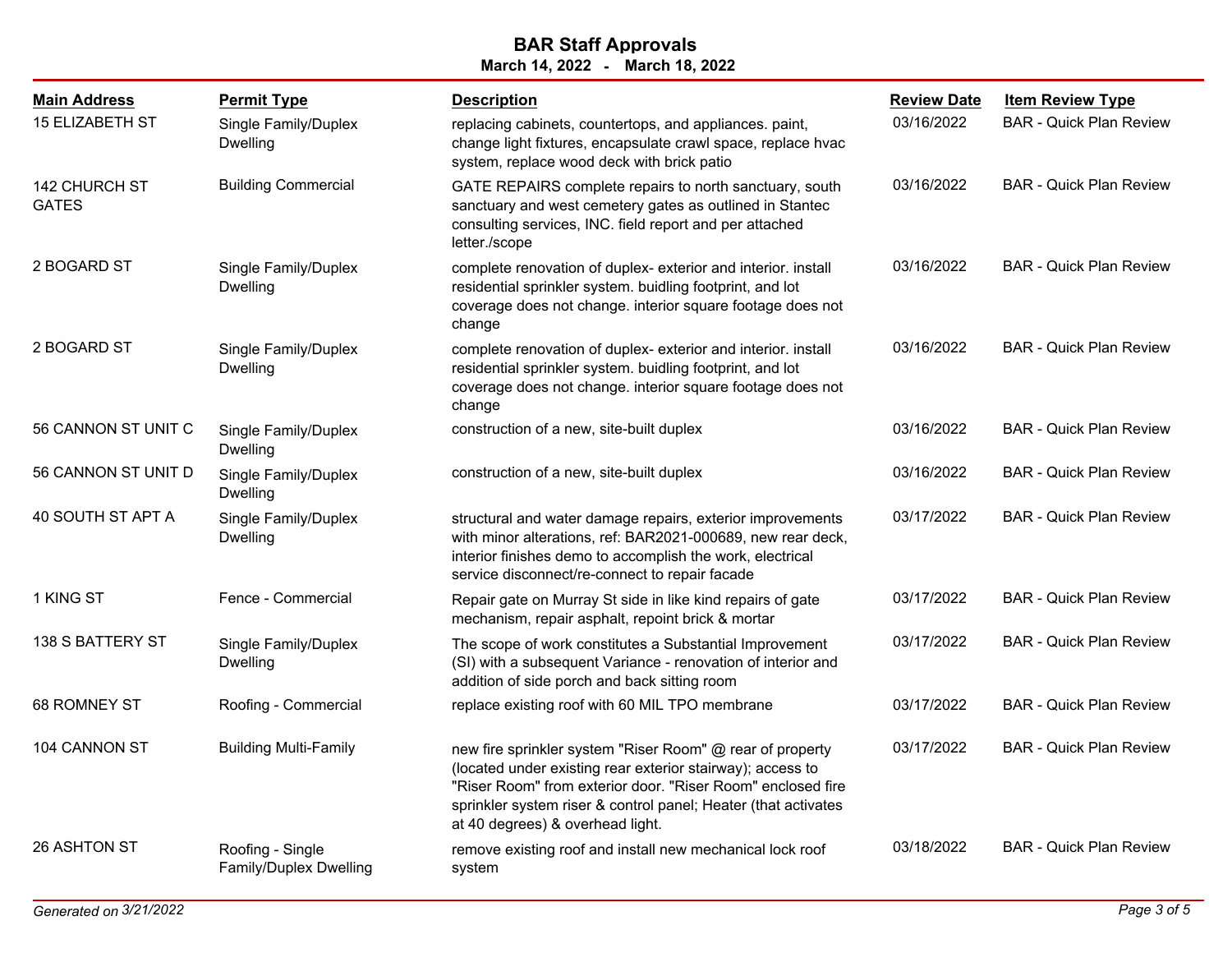| <b>Main Address</b>              | <b>Permit Type</b>                             | <b>Description</b>                                                                                                                                                                                                                                                                                                 | <b>Review Date</b> | <b>Item Review Type</b>        |
|----------------------------------|------------------------------------------------|--------------------------------------------------------------------------------------------------------------------------------------------------------------------------------------------------------------------------------------------------------------------------------------------------------------------|--------------------|--------------------------------|
| 176 SMITH ST                     | Painting                                       | paint exterior in sherwin williams "cistern", paint shutters in<br>sherwin williams "keycroff bronze green", alter wood gate to<br>7" height across, paint gate and fence CHS green                                                                                                                                | 03/18/2022         | <b>BAR - Quick Plan Review</b> |
| 6 SAVAGE ST                      | Painting                                       | painting exterior siding and porch                                                                                                                                                                                                                                                                                 | 03/18/2022         | <b>BAR - Quick Plan Review</b> |
| 92 HASELL ST                     | Painting                                       | Exterior repainting (no color change) of stucco, windows, and<br>storefront @ 92 Hasell and 254 King St.                                                                                                                                                                                                           | 03/18/2022         | <b>BAR - Quick Plan Review</b> |
| 184 ASHLEY AVE                   | Roofing - Single<br>Family/Duplex Dwelling     | replace roof                                                                                                                                                                                                                                                                                                       | 03/18/2022         | <b>BAR - Quick Plan Review</b> |
| 217 SAINT PHILIP ST              | Roofing - Commercial                           | remove and replace roof shingles only                                                                                                                                                                                                                                                                              | 03/18/2022         | <b>BAR - Quick Plan Review</b> |
| 70 KING ST                       | Pool - Single Family/Duplex<br><b>Dwelling</b> | construction of a 14x6 swimming pool                                                                                                                                                                                                                                                                               | 03/18/2022         | <b>BAR - Quick Plan Review</b> |
| 13 MORRIS ST                     | Roofing - Commercial                           | apply two finish coats of hydro-stop (Tinners Red) According<br>to the manufacturers recommendation                                                                                                                                                                                                                | 03/18/2022         | <b>BAR - Quick Plan Review</b> |
| <b>64 CHURCH ST</b>              | Pool - Single Family/Duplex<br><b>Dwelling</b> | install new inground swimming pool                                                                                                                                                                                                                                                                                 | 03/18/2022         | <b>BAR - Quick Plan Review</b> |
| 114 BEAUFAIN ST                  | Roofing - Single<br>Family/Duplex Dwelling     | Seal roof                                                                                                                                                                                                                                                                                                          | 03/18/2022         | <b>BAR - Quick Plan Review</b> |
| 3000 OLD<br><b>BRIDGEVIEW LN</b> | <b>Building Multi-Family</b>                   | add a landing and stairs at two exits from egress staircases                                                                                                                                                                                                                                                       | 03/18/2022         | <b>BAR - Quick Plan Review</b> |
| 32 CHAPEL ST                     | Roofing - Single<br>Family/Duplex Dwelling     | Seal roof                                                                                                                                                                                                                                                                                                          | 03/18/2022         | <b>BAR - Quick Plan Review</b> |
| 112 N MARKET ST                  | Sign                                           | Blade sign hanging from horizontal bracket                                                                                                                                                                                                                                                                         | 03/18/2022         | <b>BAR - Quick Plan Review</b> |
| 194 JACKSON ST                   | Single Family/Duplex<br><b>Dwelling</b>        | swap window and door approve by BAR and repair front<br>concrete entry per the engineered drawings attached                                                                                                                                                                                                        | 03/18/2022         | <b>BAR - Quick Plan Review</b> |
| <b>18 GREENHILL ST</b>           | Roofing - Single<br>Family/Duplex Dwelling     | Apply OC Duration shingle roof system, Black Drip Edge and<br>Starter Strip on ALL eaves and Rakes, Valley Liners with Ice<br>and water.<br>Ridge Vents on all ridges, Hip and Ridge Cap Shingles, 6<br>Nails, and Synthetic Felt, All To meet and exceed IRC 2018<br>Requirements for roofing. 130MPH Roof System | 03/18/2022         | <b>BAR - Quick Plan Review</b> |